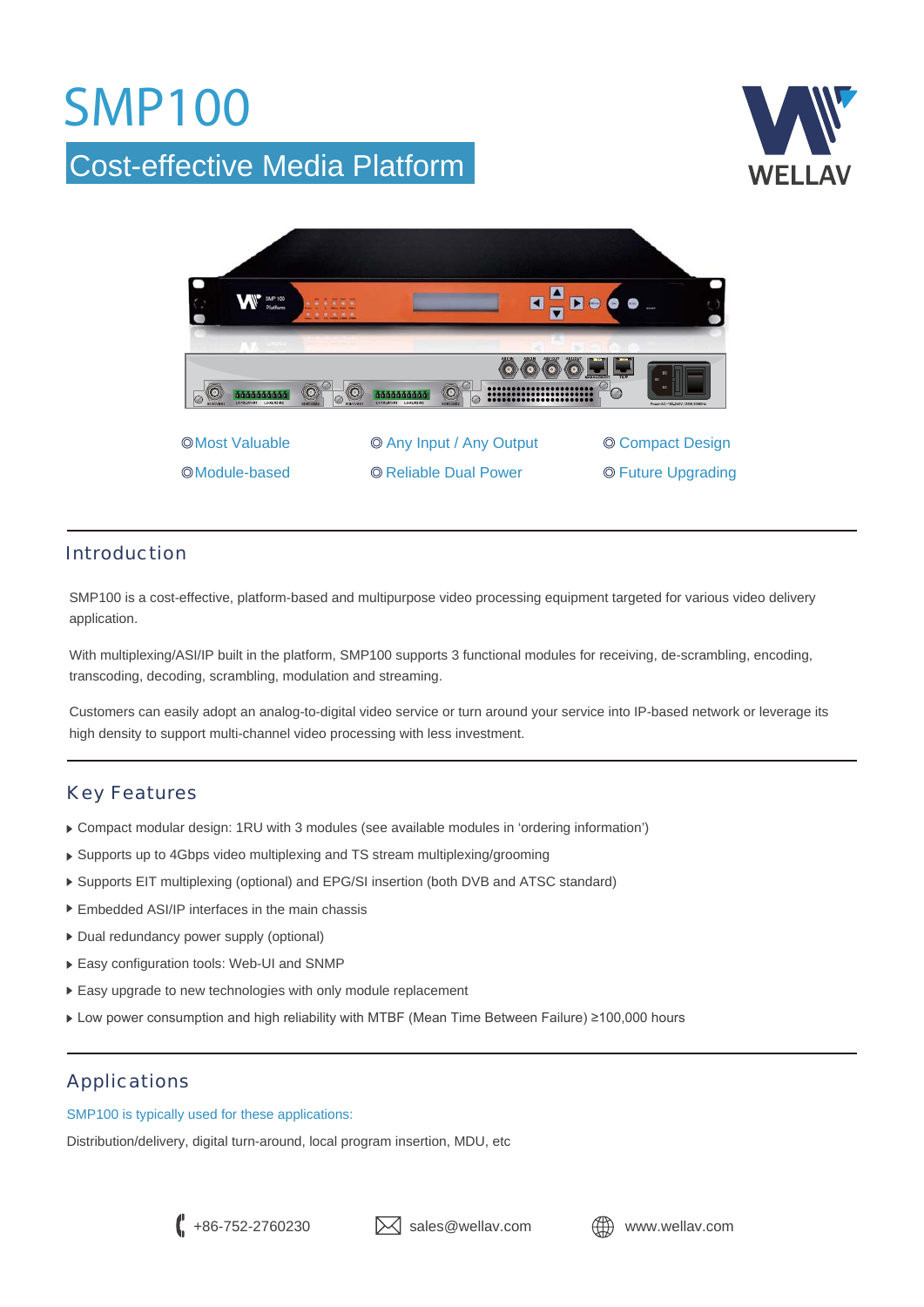## **SMP100**

### Cost-effective Media Platform

### **Specifications**

| <b>Chassis</b>     |                                                 |
|--------------------|-------------------------------------------------|
| Capacity           | 4Gbps (approx. 1000 programs)                   |
| <b>Slot Number</b> | 3 slots                                         |
| Interface          | 2 x ASI Inputs (BNC, Female, $75\Omega$ ports)  |
|                    | 2 x ASI outputs (BNC, Female, $75\Omega$ ports) |
|                    | 1 x GbE TS/IP (RJ45)                            |
|                    | 1 x management (RJ45)                           |

| ASI (on-chassis)  |                                      |
|-------------------|--------------------------------------|
| Bit-rate per Port | 1 MPTS/SPTS at max. 100Mbps per port |

| <b>Multiplexing</b>    |                                             |
|------------------------|---------------------------------------------|
| Routina                | Any input to any output                     |
| <b>Table Supported</b> | SI/PSI/PSIP                                 |
| <b>PID Processing</b>  | Pass-through, remapping, filtering          |
| <b>EIT Processing</b>  | Re-multiplexing (optional) and pass-through |
| <b>External Data</b>   | EPG and SI insertion                        |

| <b>Management</b>  |                        |
|--------------------|------------------------|
| Hardware Interface | 1 x RJ45 (100Mbps)     |
| User Interface     | <b>LED</b> indicators  |
|                    | LCD screen             |
|                    | Front panel control    |
|                    | Web UI                 |
|                    | SNMP (monitoring only) |

| <b>IP</b> (on-chassis) |                                        |
|------------------------|----------------------------------------|
| Protocol               | TS over UDP/RTP, unicast/multicast     |
| <b>MPEGTS</b>          | MPTS and SPTS                          |
| Channel                | 64 streams input and 32 streams output |
| Bit-rate per Port      | Max. 780Mbps (effective 650Mbps)       |
| De-jittering           | <b>PCR</b>                             |
| Management             | IGMP V1. IGMP V2. IGMP V3              |
| <b>FEC</b>             | ProMPEG, input and output              |

| <b>Physical</b>              |                                   |  |
|------------------------------|-----------------------------------|--|
| Input Voltage                | 90~260 VAC                        |  |
| Dual Power Supply            | Optional                          |  |
| <b>Power Consumption</b>     | Max. 60W                          |  |
| <b>Chassis Dimension</b>     | 480mm x 44mm x 440mm (WxHxD), 1RU |  |
| <b>Operating Temperature</b> | $0^\circ$ $\sim$ 50 $\circ$       |  |
| Storage Temperature          | $-10^\circ$ C $-70^\circ$ C       |  |
| <b>Operating Humidity</b>    | < 95%                             |  |
| <b>MTBF</b>                  | ≥100,000 hours                    |  |